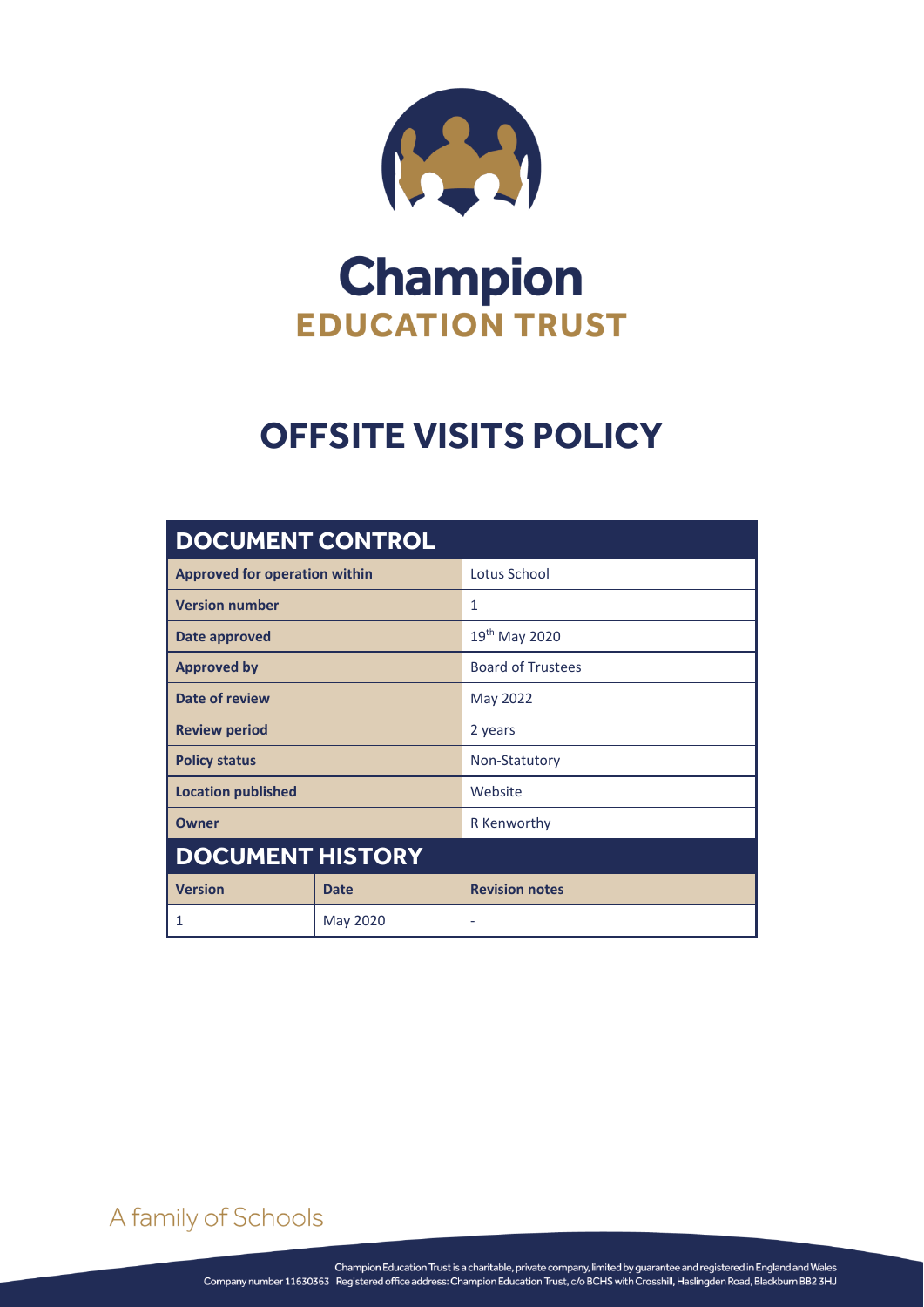## **OFFSITE VISITS POLICY**

### **INTRODUCTION**

Off site visits are activities which take place outside the school grounds. The Governors and staff at Lotus school, believe that high quality offsite learning supports the development, independence and learning of our students.

The Department for Education published a new policy statement regarding educational visits [\(www.education.gov.uk\)](http://www.education.gov.uk/). The statement replaces all previous government guidance and clarifies how health and safety law applies to educational visits and aims to reduce red tape and bureaucracy in organising visits and activities.

[https://www.gov.uk/government/publications/health-and-safety-on-educational-visits/health-and-safety-on](https://www.gov.uk/government/publications/health-and-safety-on-educational-visits/health-and-safety-on-educational-visits)[educational-visits](https://www.gov.uk/government/publications/health-and-safety-on-educational-visits/health-and-safety-on-educational-visits)

This Policy has been written in line with Guidance published by DFE. It has been agreed and implemented by Governors, and aims to set out clear procedures to enable coherent planning and minimise risks to students, staff and members of the public.

## **ROLES, RESPONSIBILITIES AND AUTHORISATION**

If an off-site visit is proposed, permission must be sought from the Headteacher, and the guidance below followed, before any commitment is made on behalf of the school. The Headteacher will make an informed and final decision based on the educational benefits to students alongside other factors such as staff ratios and risk. Off-site visits may be cancelled or postponed on occasion due to circumstances beyond our control.

In line with Legislative expectation, Lotus school has appointed **Mrs Stephanie Owen** as School Educational Visits Coordinator (EVC).

#### **The role of the EVC is to:**

- Ensure that they are familiar with National and Local Procedure and Guidance and support those engaging in Offsite visits, to do so in line with current legislation
- Remain up to date with Legislation, Policy, Procedure and Guidance and to keep and share documentation which will support staff to operate within this
- Ensure that all offsite activity meets employer and establishment requirements
- Be the first point of contact for colleagues planning an offsite visit to prove support, advice and guidance
- Ensure that Lotus school Trips Out Request Forms and risk assessments are completed and handed in prior to off-site visits taking place
- Keep appropriate records including record of visits and any incidents, accidents or near misses
- Organise training and induction
- Monitor practice before during and after including evaluations
- Support the head to make a judgement call about the competence of colleagues to lead visits

Where the activity involves a higher risk (category C) activity including a period of more than 24 hours, an overnight stay, or a journey by sea or air, the headteacher will follow 'Offsite visits and Trips Policy, Procedures and Guidance' and will seek the approval of the governing body and the LA before permitting the activity to take place.

#### **The role of the party leader is to:**

- Seek permission from the EVC and Headteacher by completing and electronically sending a 'school trips out request form' making the benefits to students explicit
- Appoint a responsible and suitable Deputy party leader
- Meticulously plan each visit considering health and safety as well as educational benefits
- Where available, Seek risk assessments from providers and carry out their own thorough risk assessment prior to an activity or visit taking place and hand them to the headteacher and EVC at least two weeks in advance unless there are exceptional circumstances
- Book transport via the Office providing at least two weeks' notice to maximise availability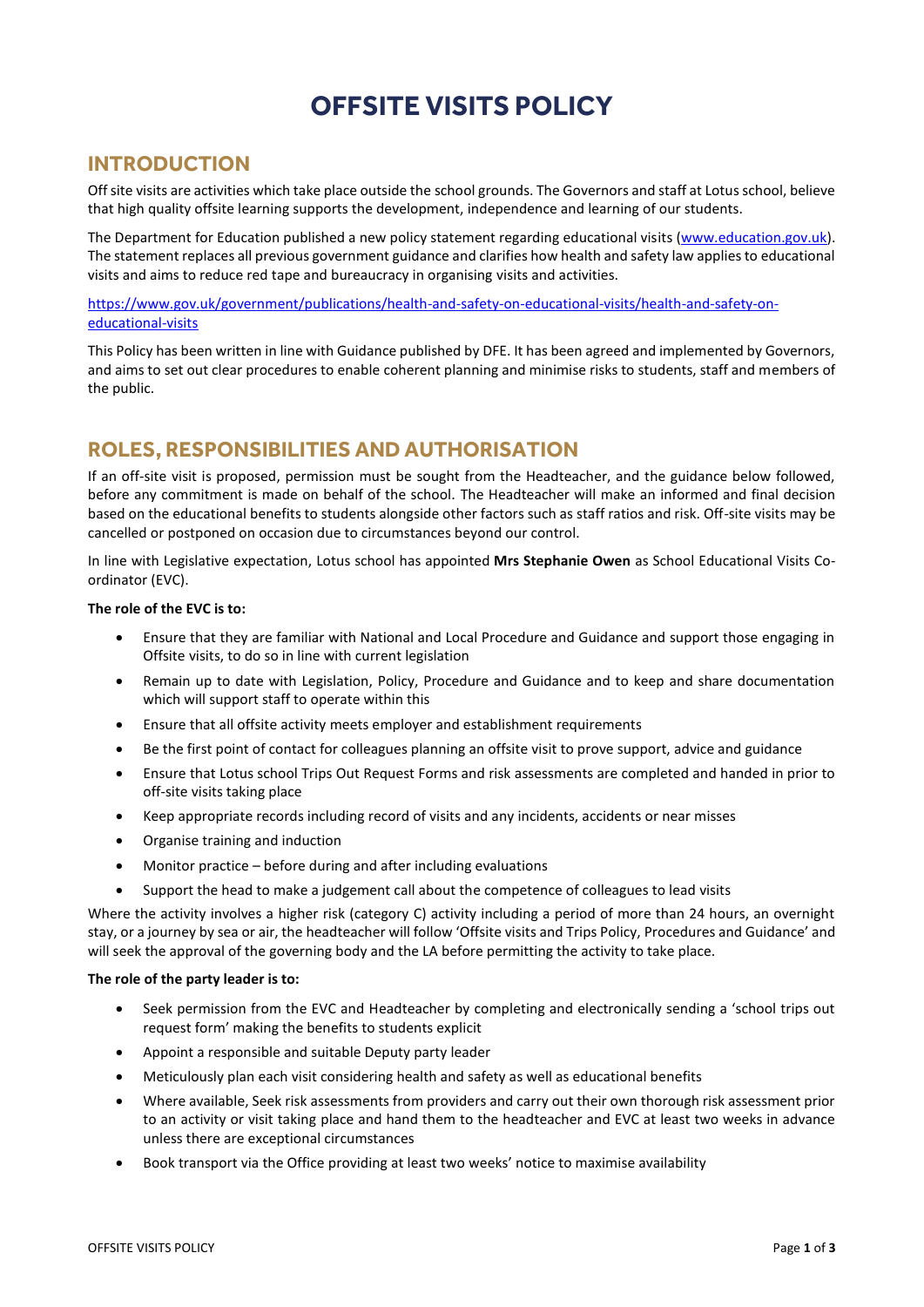- If lunches are to be provided, to ensure that they are ordered at least two weeks in advance with consideration given to dietary requirements (order forms are in main office)
- Check with the school office whether blanket permission was sought and gained at the start of the academic year
- Share risk assessments and Emergency Procedure, with other adults taking part in the activity
- Ensure medical records, care plans, and student profiles are up to date and available whilst off-site
- If the activity leader and Headteacher deem it necessary, book additional staff
- Ensure that medication is within date, stored carefully and available whilst off-site
- Ensure a registered First Aider is in attendance on the trip and takes the medical bag with them
- To ensure that they have a working mobile phone which is switched on and that the main office has the number
- Ensure that a collection of 'public concern' cards are taken in case of student incidents in front of members of the public. These cards explain the nature of the needs of the students who attend Lotus and aim to support the staff in managing the situation effectively without having to have unnecessary and prolonged contact with members of the public.

## **RISK ASSESSMENTS**

A comprehensive risk assessment must be carried out by the group leader before the proposed visit. It will assess the risks which might be encountered and will indicate the measures to prevent or reduce them. The risk assessment should be based on the following considerations:

- Identify the hazards
- Decide who might be harmed and how
- Evaluate the risks and decide on precautions to minimise these
- Record your findings and implement them
- Review your assessment and update if and when necessary

Staff planning an off-site activity should make a preliminary visit to the venue, in order to carry out an on-site risk assessment as well as seeking the providers own risk assessment if appropriate. It is important to take into account the probable weather conditions at the time of year proposed for the trip and the facilities available. They should also assess the site's suitability with regards to the age, ability and particular needs of the students. Any such issues will be taken into account when the final decision is made on whether the visit should proceed.

Once completed, the risk assessment should be sent electronically, with the Trip request form, to the school EVC who will check, sign and forward it to the Headteacher for approval. If approved, the Headteacher will send this back to the party leader who must ensure that all adults attending the offsite visit have read and signed the risk assessment prior to leaving the building. Once signed, one copy must be taken on the trip by the party leader and another left on the clipboard provided by the school office.

A risk assessment must also cover transport to and from the venue. It will be the responsibility of the designated driver to safety check the bus using the safety checklists and complete accordingly.

## **COMMUNICATION WITH PARENTS/CARERS**

At the start of each year, permission will be sought from parents requesting permission to take their children offsite for educational visits within the local area and during school times.

No student should be excluded from offsite visits, however, out of courtesy; Lotus will always endeavour to gain consent. In the exceptional case that a child does not have permission to take part in an offsite visit, their participation will be considered by the Headteacher on an individual basis.

Trips which involve a Category B or Category C activity require parental consent in all cases and without exception.

Some off-site visits may incur a "voluntary contribution". No child will be excluded from an activity because of the unwillingness or inability to make a contribution.